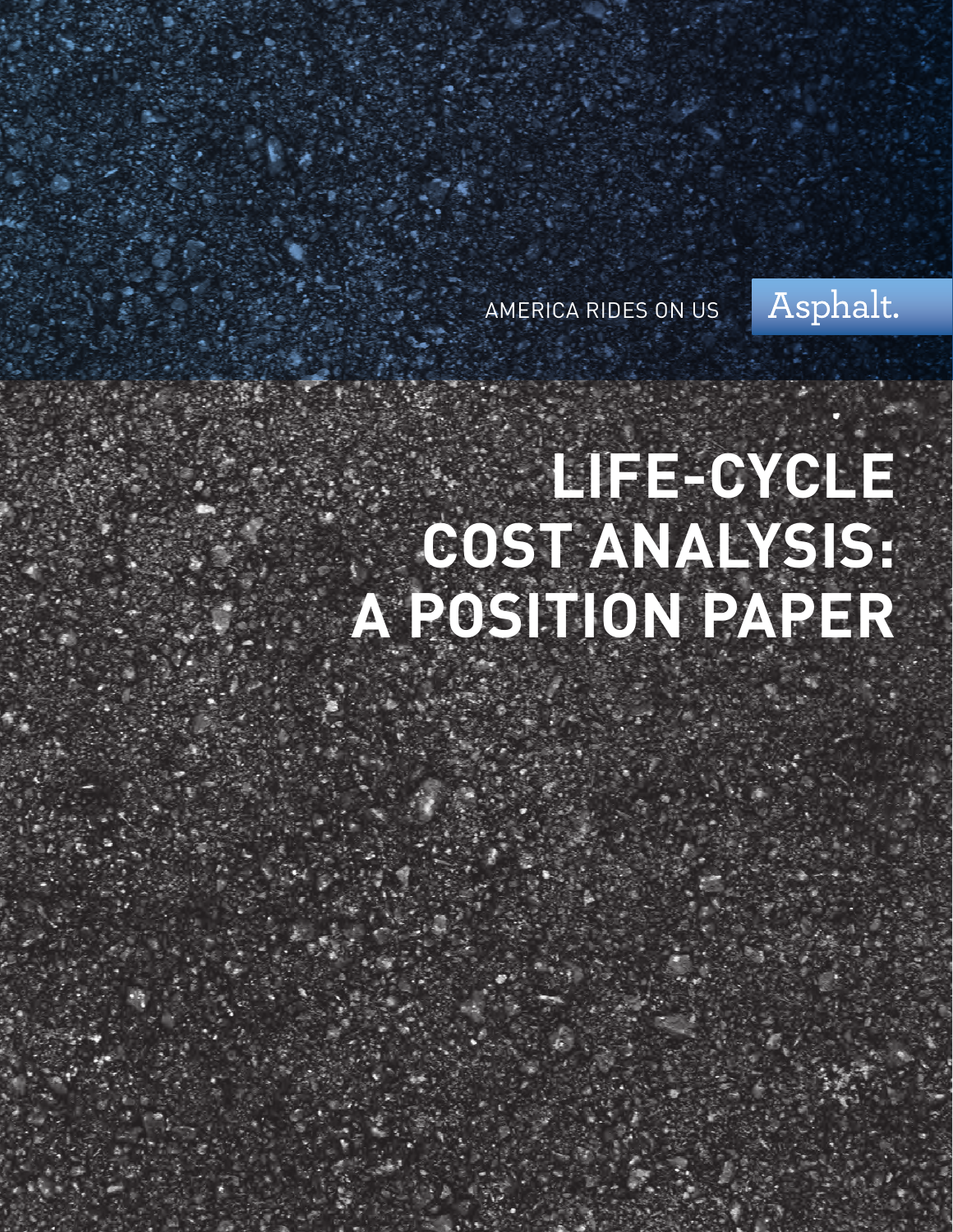## **LIFE-CYCLE COST**  Asphalt. **ANALYSIS: A POSITION PAPER**

## **Introduction**

Many agencies are turning to life-cycle cost analysis (LCCA) as a means of evaluating the long-term economic viability of pavement designs. As such, it is important for each agency to conduct a realistic assessment of pavement economics in order to provide objective input into the life-cycle cost analysis.

The determination of life-cycle costs of alternative pavement types is an important part of a rational means for decision making. An appropriate and non-biased method for life-cycle cost analysis is articulated by the Federal Highway Administration (FHWA) in Demonstration Project No. 115 *(FHWA, 1998)*. It uses the net present value (NPV) approach of determining the costs of several alternatives. The Asphalt Pavement Alliance has developed software capable of performing life-cycle cost analysis using the FHWA procedure. This software can be downloaded for free from http://www.AsphaltRoads.org/why-asphalt/ economics.html.

## **Net Present Value Method**

A simplified sketch of how the net present value method of life cycle cost analysis works is shown in Figure 1. The initial cost, the rehabilitation costs, and the salvage value are all considered according to what their values would be in terms of the present value of money. Then a discount rate factor is applied to account for the time value of money, and the future rehabilitation costs and salvage value are discounted back to the present. This simply means that dollars in the present are presumed to be worth more than dollars in the future. The life-cycle cost is then the sum of the initial costs and discounted future costs and salvage value.

#### **FIGURE 1: SKETCH OF NET PRESENT VALUE APPROACH TO LIFE-CYCLE COST ANALYSIS.**



In determining the life-cycle cost of a pavement, it is important to include only those costs which pertain to the pavement. In other words, common costs such as striping, sod, guardrails, etc. should not be included unless the difference in pavement type causes a cost differential in these items.

#### **» INITIAL COST**

The basis for cost of the initial construction should be unit prices from bid records of projects constructed over the last two or three years, and only representative prices should be included. For example, very small projects or projects where paving is only a minor component of the total cost may cause unit prices to be skewed.

It is realistic to consider the initial cost both by itself and as part of the life-cycle cost analysis. This recognizes that the agency is constrained by an annual budget, and needs to examine the short-term ramifications of expenditures as well as the long-term impact of pavement type decisions.

### **» PREDICTED PERFORMANCE LIFE**

It is important that the agency refer to its past experiences with different pavement types.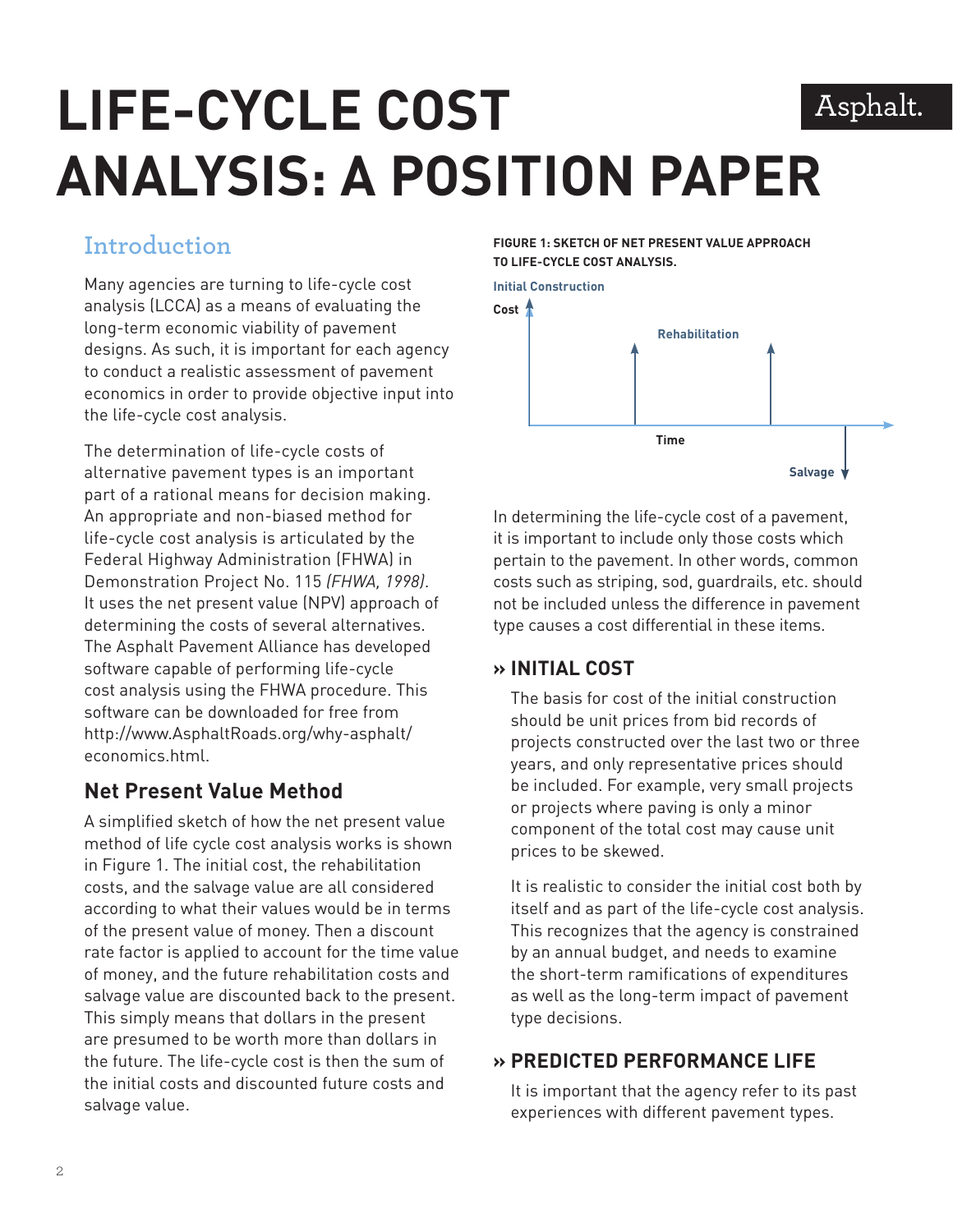It is recommended that at least two categories of asphalt pavements be used: pavement less than eight inches thick over granular base and pavement greater than eight inches. It is important to document the performance from the time of original construction or reconstruction until the next reconstruction. In other words, a simple overlay or mill and fill are rehabilitation activities and do not constitute the end of the pavement life.

The analysis period should be long enough to capture major rehabilitation or reconstruction activities for all pavement options. When the Perpetual Pavement concept is used, reconstruction occurs well outside the normal analysis period of 30 to 50 years. The Asphalt Pavement Alliance recommends that the analysis period be no less than 40 years and that it include at least one rehabilitation activity for each pavement option *(APA, 2010)*. This complies with the FHWA-recommended minimum of 35 years.

It is very important that the predicted timing and extent of the first rehabilitation be based upon actual construction and pavement management data rather than memory or judgment. Information collected from all 50 state highway agencies shows that the most frequently occurring performance period used between initial construction and first overlay is 20 years, while the average for this same interval was 15.7 years *(APA, 2010)*. The same information from 50 states showed the average performance period used between first and second overlay was another 12.0 years, so the average time from initial construction to second overlay is 27.7 years. These figures correspond well with an FHWA study of asphalt overlay performance from the Long-Term Pavement Performance study which showed that most overlays lasted for over 15 years and many lasted for more than 20 years before significant distress was noted *(FHWA, 2000)*.

The above data and policies reflect averages, and, in some cases, engineering judgment, rather than data collected over a number

of decades and rehabilitation practices in different jurisdictions. They do not account for recent improvements in the selection of materials, mix design procedures, and pavement design methods. The implementation of Superpave occurred in the mid-1990s, and SMA was adopted by a number of agencies throughout the 1990s, so the impacts of these improvements on performance have not been fully realized. Such improvements come at higher costs for materials, so it is logical to give some conservative credit for performance although it may not be completely documented. One approach, suggested by Von Quintus *(2009)*, is to use a technique known as "survival analysis" to extrapolate the performance of newer technologies.

#### **» MAINTENANCE COSTS**

Maintenance costs are frequently difficult to define because of either a lack of record keeping or accounting that does not appropriately discriminate between different types of maintenance activities. Maintenance costs in a life-cycle cost analysis usually have minimal impact when compared to the initial and first rehabilitation costs. If maintenance costs are used within an LCCA procedure, then historical documentation of actual pavement activities and expenditures should be used. As with rehabilitation, unrealistically frequent or inappropriate maintenance activities can artificially increase life-cycle cost.

#### **» SALVAGE VALUE**

Because some or all of the pavement structure continues to serve its purposes beyond the analysis period, it is important to account for its condition at the end of the analysis period. Salvage value is typically the term used in life-cycle cost analysis, but FHWA chooses to use the term "remaining service life" (RSL) value to distinguish the idea that the pavement will continue to serve beyond the end of the analysis period. Another method used is to consider the salvage value as some percentage of the initial pavement construction cost.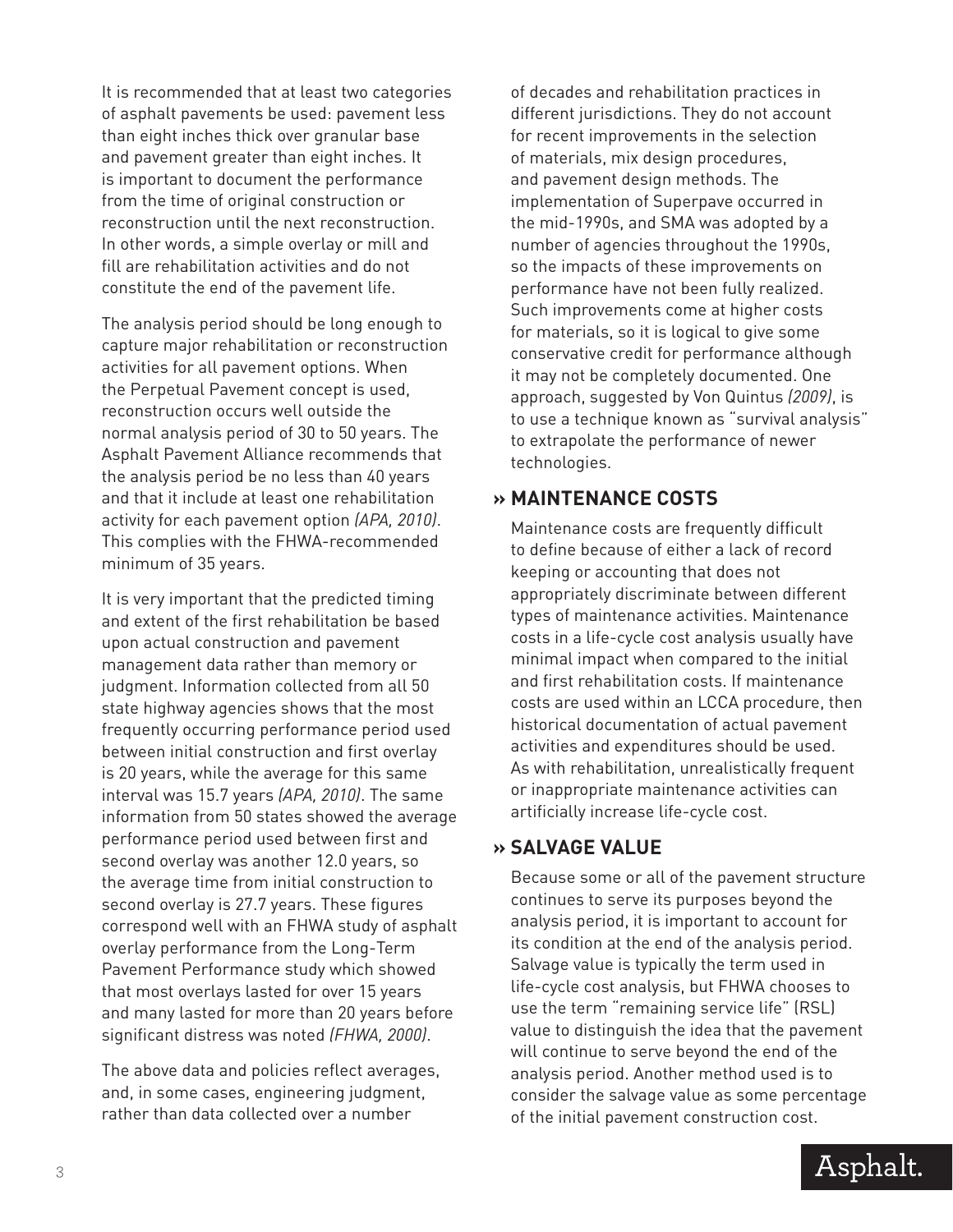#### **» DISCOUNT RATE**

The selection of a discount rate in life-cycle costing can be contentious because there is a great deal of uncertainty associated with future interest rates and inflation. An unreasonably low or negative discount rate essentially means that it would not matter financially if a project were to be constructed today or 10 years from now. This would overemphasize the influence of uncertain future costs. Too high a discount rate would overemphasize the importance of the initial cost. The Mechanistic-Empirical Design Guide (MEPDG) from the American Association of State Highway and Transportation Officials recommends establishing the discount rate according to that set by the federal Office of Management and Budget Circular A-94 which is updated annually. This circular may be accessed through this web site: http://www.whitehouse. gov/omb/circulars\_a094/.

Based upon a survey of states (APA, 2010), an average discount rate of 3.7 percent is used in the U.S. with a range between 2.3 and 6.0 percent. It is interesting to note that 23 states have chosen to use a discount rate of 4 percent when performing life-cycle cost analysis.

#### **Summary**

Life-cycle cost analysis is a tool that can help evaluate the long-term benefit of structures. However, it must be correctly used and the data used in conducting LCCA must be derived from existing records that accurately reflect the expectations for the initial cost, rehabilitation timing and costs, salvage value, and discount rate. Some of these data exist in readily retrievable and usable form while others will require that an agency examine its own documented experience. It should also be remembered that the life-cycle cost analysis is only a tool, and its results do not constitute a decision. The decision for selecting a particular type of pavement should also consider factors not incorporated in the life-cycle cost analysis.

## **References**

- **-** APA. 2010. *Pavement Type Selection.* IM-45. Asphalt Pavement Alliance. Lanham, MD.
- **-** Federal Highway Administration. 1998. *Life Cycle Cost Analysis in Pavement Design*, Report No. FHWA-SA-98-079, Federal Highway Administration, Washington, D.C.
- **-** Federal Highway Administration. 2000. *Performance Trends of Rehabilitated AC Pavements*, Tech Brief No. FHWA-RD-00-165, Federal Highway Administration, Washington, D.C.
- **-** Von Quintus, H. 2009. Performance Characteristics of the Ideal Asphalt Pavement. *Jn. Assn. Asphalt Paving Technologists*. Association of Asphalt Paving Technologists. White Bear Lake, MN. pp. 941-968.